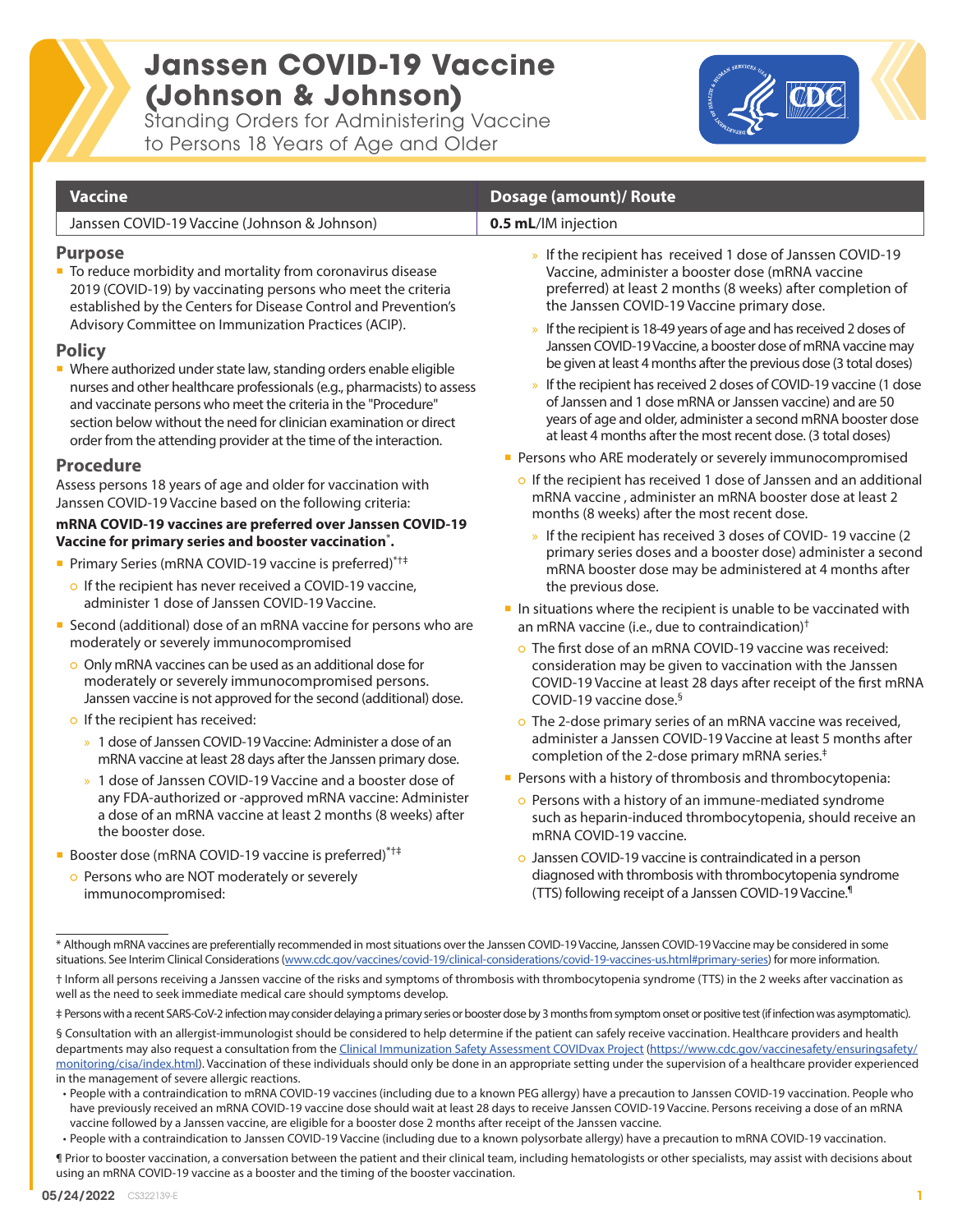## **Janssen COVID-19 Vaccine (Johnson & Johnson)**

Standing Orders for Administering Vaccine to Persons 18 Years of Age and Older



- For additional information, see Interim Clinical Considerations for Use of COVID-19 Vaccines Currently Approved or Authorized in the United States [https://www.cdc.gov/vaccines/covid-19/](https://www.cdc.gov/vaccines/covid-19/clinical-considerations/covid-19-vaccines-us.html#booster-dose) [clinical-considerations/covid-19-vaccines-us.html#booster-dose](https://www.cdc.gov/vaccines/covid-19/clinical-considerations/covid-19-vaccines-us.html#booster-dose)
- **Persons with a history of of Guilliain-Barré syndrome (GBS):** 
	- o Is a precaution for Janssen COVID-19 vaccine; mRNA vaccines are recommended for any subsequent doses for persons who develop GBS within 6 weeks of receipt of a Janssen vaccine.
- **Additional clinical considerations** 
	- Janssen COVID-19 Vaccine may be coadministered with other vaccines without regard to timing, including simultaneous administration.
	- Persons who have received HCT or CAR-T-cell therapy:
		- » Revaccinate persons who received doses of COVID-19 vaccine prior to receiving HCT or CAR-T-cell therapy with a primary series at least 3 months (12 weeks) after transplant or CAR-Tcell therapy.
	- For persons who received a COVID-19 vaccine:
		- » Outside of the United States
		- » Not currently authorized/approved in the United States

See clinical guidance, including booster dose recommendations, at [https://www.cdc.gov/vaccines/](https://www.cdc.gov/vaccines/covid-19/clinical-considerations/covid-19-vaccines-us.html#people-vacci) [covid-19/clinical-considerations/covid-19-vaccines-us.](https://www.cdc.gov/vaccines/covid-19/clinical-considerations/covid-19-vaccines-us.html#people-vacci) [html#people-vaccinated-outside-us](https://www.cdc.gov/vaccines/covid-19/clinical-considerations/covid-19-vaccines-us.html#people-vacci) 

- Screen for Contraindications and Precautions
	- Contraindications
- » History of :
	- Severe allergic reaction (e.g., anaphylaxis) after a previous dose or to a component of the COVID-19 vaccine
	- Known diagnosed allergy to a component of the vaccine (see [https://www.cdc.gov/vaccines/covid-19/clinical](https://www.cdc.gov/vaccines/covid-19/clinical-considerations/covid-19-vaccines-us.html#Appendix-C)[considerations/covid-19-vaccines-us.html#Appendix-C](https://www.cdc.gov/vaccines/covid-19/clinical-considerations/covid-19-vaccines-us.html#Appendix-C) for a list of vaccine components)
	- TTS following receipt of a previous Janssen COVID-19 Vaccine (or other COVID-19 vaccines not currently authorized in the United States that are based on adenovirus vectors e.g., AstraZeneca)
- Precautions
	- » Most people determined to have a precaution to a COVID-19 vaccine at their appointment can and should be administered vaccine.
	- Immediate allergic reaction<sup>\*\*</sup> to any non-COVID-19 vaccine or injectable therapy (i.e., intramuscular, intravenous, or subcutaneous vaccines or therapies [excluding subcutaneous immunotherapy for allergies, i.e., "allergy shots"])
		- This includes non-COVID-19 vaccines and therapies with multiple components and the component(s) that elicited the reaction is unknown.
	- » Immediate (within 4 hours after vaccination) non-severe, allergic reaction to a previous dose of the COVID-19 vaccine
	- » Contraindication to one type of COVID-19 vaccine (mRNA) is a precaution to other types of COVID-19 vaccines (Janssen)
	- » A history of Guillain-Barré syndrome (GBS)
	- » Moderate to severe acute illness, with or without fever

| <b>Sex and Weight of Patient</b>  | <b>Needle Gauge</b> | <b>Needle Length</b> | <b>Injection Site<sup>tt</sup></b> |
|-----------------------------------|---------------------|----------------------|------------------------------------|
| Female or male fewer than 130 lbs | $22 - 25$           | $5/8^{++} - 1$ "     | Deltoid muscle of arm              |
| Female or male 130-152 lbs        | $22 - 25$           | 1 <sup>H</sup>       | Deltoid muscle of arm              |
| Female 152-200 lbs                | $22 - 25$           | $1 - 1\frac{1}{2}$   | Deltoid muscle of arm              |
| Male 152-260 lbs                  | $22 - 25$           | $1 - 1\frac{1}{2}$   | Deltoid muscle of arm              |
| Female 200+ lbs                   | $22 - 25$           | $1\frac{1}{2}$       | Deltoid muscle of arm              |
| Male $260+$ lbs                   | $22 - 25$           | $1\frac{1}{2}$       | Deltoid muscle of arm              |

- Provide all recipients with a copy of the current federal Emergency Use Authorization (EUA) Fact Sheet for Recipients and Caregivers.
- Prepare to administer the vaccine. Choose the correct needle gauge, needle length, and injection site for persons:
	- 18 years of age:
		- » Needle gauge/length: 22-25 gauge, 1-inch
		- » Site: Deltoid muscle of arm.
	- 19 years of age and older: See chart.
- Follow the manufacturer's guidance for storing/handling punctured vaccine vials.
- Administer 0.5 mL Janssen COVID-19 Vaccine by intramuscular (IM) injection.
- Document vaccination.
	- COVID-19 vaccination providers must document vaccine administration in their medical record systems within 24 hours of administration and use their best efforts to report administration data to the relevant system (e.g., immunization information

\*\* For the purpose of this guidance, an immediate allergic reaction is defined as any hypersensitivity-related signs or symptoms, such as urticaria, angioedema, respiratory distress (e.g., wheezing, stridor), or anaphylaxis that occur within 4 hours following exposure to a vaccine or medication.

‡‡ Some experts recommend a 5/8-inch needle for men and women who weigh less than 130 pounds. If used, skin must be stretched tightly (**do not bunch subcutaneous tissue**).

<sup>††</sup> Alternately, the anterolateral thigh can be used. A 1.5-inch needle may be used if administering vaccine in this site.